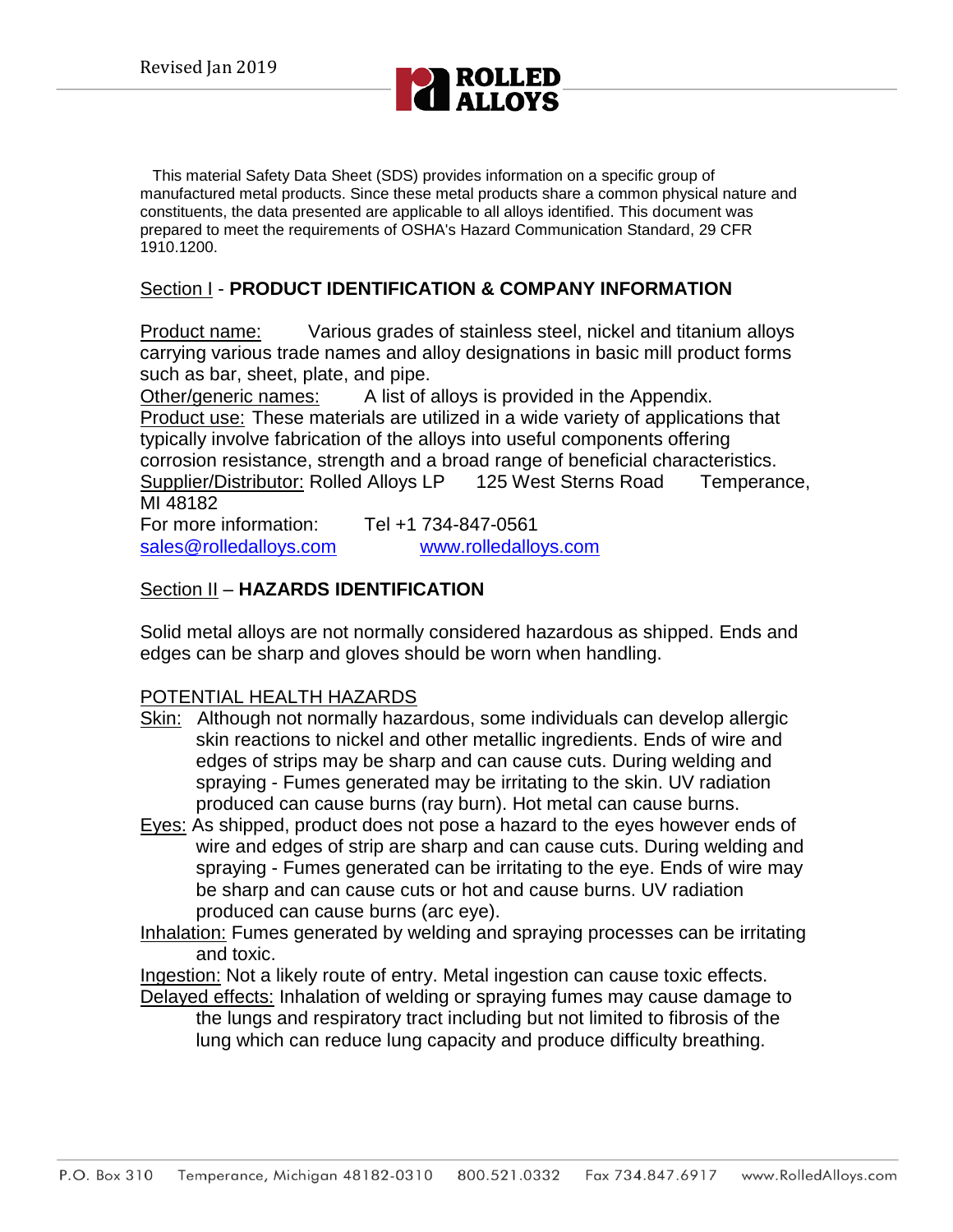

Cobalt and Nickel are animal carcinogens and inhalation of fumes and dusts should be avoided. Prolonged inhalation of Manganese fumes and dusts may cause irreversible damage to the nervous system resulting in Parkinson's Disease-like symptoms (tremors, weakness, paralysis, etc.)

# Section III – **COMPOSITION / INGREDIENTS<sup>1</sup>**

**IMPORTANT –** This section lists hazardous ingredients in the as-shipped products.

| <b>INGREDIENT</b>             | Max Wt. % | PEL <sup>2</sup> | TLV <sup>3</sup> | CASH <sup>4</sup> |
|-------------------------------|-----------|------------------|------------------|-------------------|
| Aluminum (Al)                 | 6         | 15               | 10               | 7429-90-5         |
| Chromium (Cr) (metal)         | 33        | 1                | 0.5              | 7440-47-3         |
| Cobalt (Co)                   | 66        | 0.1              | 0.02             | 7440-48-4         |
| Copper (Cu)                   | 34        | 1                | 1                | 7440-50-8         |
| Iron (Fe) as Dust or Fume     | 99        | 10               | 5                | 7439-89-6         |
| Manganese (Mn)                | 16        | C <sub>5</sub>   | 0.2              | 7439-96-5         |
| Molybdenum (Mo)               | 30        | 15               | 10               | 7439-98-7         |
| Nickel (Ni)                   | 99        | 1                | $1.5*$           | 7440-02-0         |
| Niobium (Nb)                  | 6         | 15               | 10               | 03/01/7440        |
| Silicon                       | 4         | $15(5^*)$        | 10               | 7440-21-3         |
| Titanium (Ti) as Dust or fume | 90        | $15(5^*)$        | 10               | 7440-32-6         |
| Tungsten (W)                  | 5         | $5(STEL-10)$     | 5                | 7440-33-7         |
| Vanadium (V)                  | 4         | CO.5             | 0.05             | 7440-62-2         |

Nuisance particulates as respirable dust at 5mg/m3 (\*Respirable Fraction) (C = Ceiling Limit) (STEL – Short Term Exposure Limit)

1 - Composition of HAZARDOUS INGREDIENTS (as defined by OSHA – 29CFR1910.1200 and PA TITLE 34) – 1% or greater by weight, except 0.01% or greater for nickel and chromium.

2 - OSHA Permissible Exposure Limits (mg/m3)

3 - Threshold Limit Value (mg/m3), American Conference of Governmental Industrial Hygienist (ACGIH)

Both PEL and TLV are 8 hour Time Weighed Averages (TWA), unless designated as C (ceiling limits)

4 - Chemical Abstract Services Number

### Section IV – **FIRST AID MEASURES**

Skin: Wash skin with soap and water to remove any metallic particles. If a rash or burn develops, seek medical attention.

Eyes: Flush particles from eyes with clean water for at least 15 minutes. If irritation persists or burn develops, seek medical attention.

Inhalation: Remove from exposure. If respiratory irritation persists, seek medical attention.

Ingestion: If metallic particles are swallowed, seek medical assistance. Advice to physician: Treat symptomatically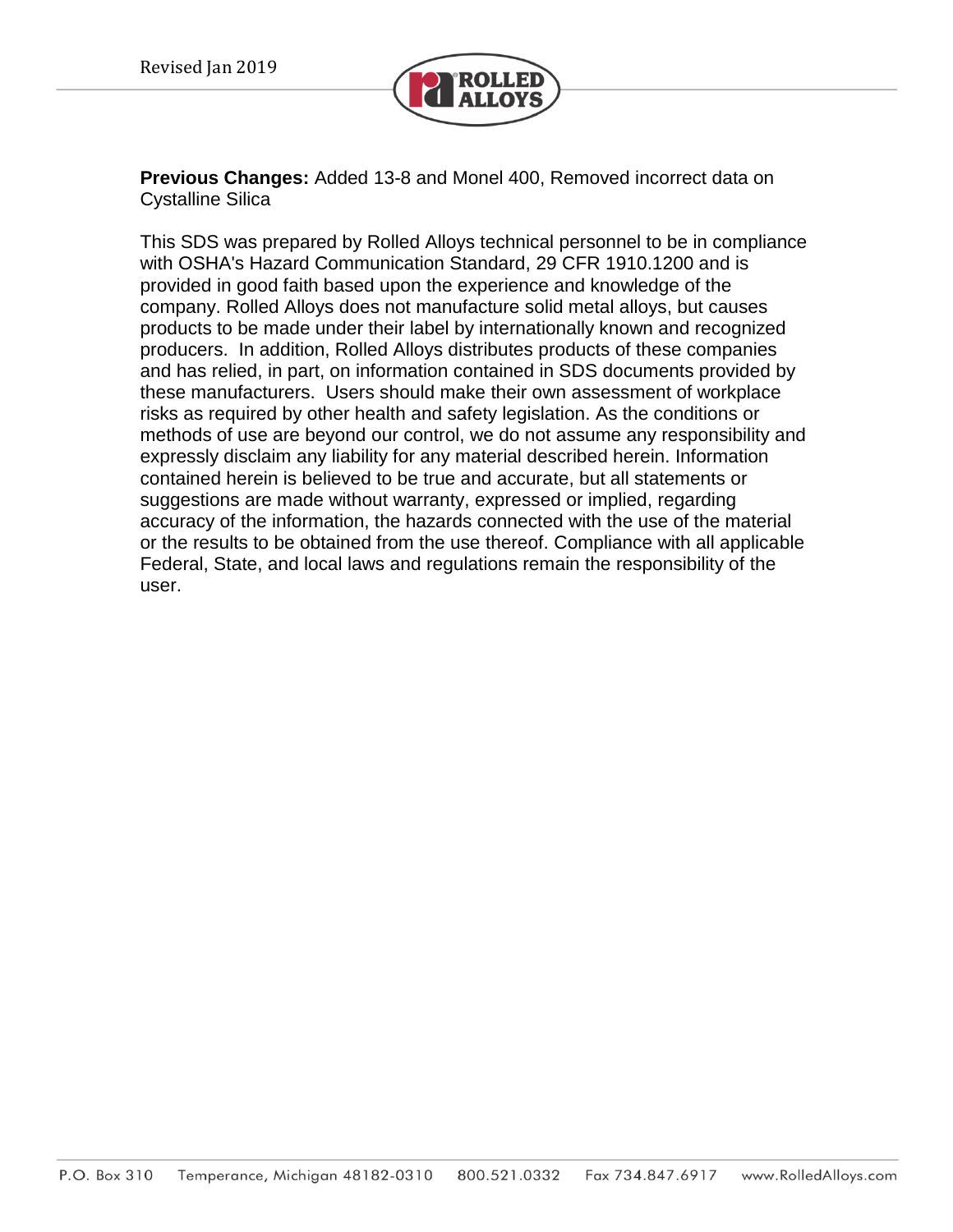This material Saety Data Sheet 6DS)provids information on a specifc group of manufacturednetal prodcts.Since these metal prodcts share a common physical nature and constituents, the dta presentedare applicable to all alloys idntifed his dcument as preparedo meet the regirements of OSHAS Haard Communication StandrdCFR 1900

**Section I- PRODUCT IDENTIFICATION & OMPANY INFORMATION** 

**Prodct name:** Various grads of stainless steel, nickel and itenium alloys carrying various trad names and lloy dsignations in basic mill prodct forms such as bar, sheet, plate, ano pipe.

A list ofalloys is providdn the Append. **Other/generic names:** Prodct use: These materials are utilized a id variety of applications that typically involve abrication of the allovs into useful components of ring corrosion resistance, strength and broadange of beneficial characteristics. **Supplier/DistributoRolledAlloys LP 1226t Sterns Road Temperance, MI 88** 

For more information: Tel  $4Z$  $\blacksquare$ sales@lledlloyscom **wolledlloyscom** 

Section II ±HAZARDS IDENTIFICATION

Solidnetal alloys are not normally considred handus as shipped End and edes can be sharp and loves should be own hen handing.

# POTENTIAL HEALTH HAZARDS

- Skin: Although not normally haardus, some ind idals can dyelop allergic skin reactions to nickel anotther metallic ingretents. End of the and eges ofstrips may be sharp anchan cause cuts. During withg and spraying - Fumes generated may be irritating to the skin. UV radition prodcedan cause burns (ay burn)Hot metal can cause burns.
- Eyes: As shipped prodct des not pose a haardo the eyes hoever end of ine and edges of strip are sharp and can cause cuts. During with g and spraying - Fumes generated an be irritating to the eye. End of the may be sharp and an cause cuts or hot and tause burns. UV radation prodcedan cause burns arc evel
- Inhalation Fumes generatedy withg and praying processes can be irritating andoxic.
- Ingestion Not a likely route of entry. Metal ingestion can cause toxic efects.
- Delaye detects: Inhalation of alting or spraying times may cause dimage to the lungs andespiratory tract includng but not limitedo fbrosis ofthe lung bich can redce lung capacity and rodce doulty breathing.